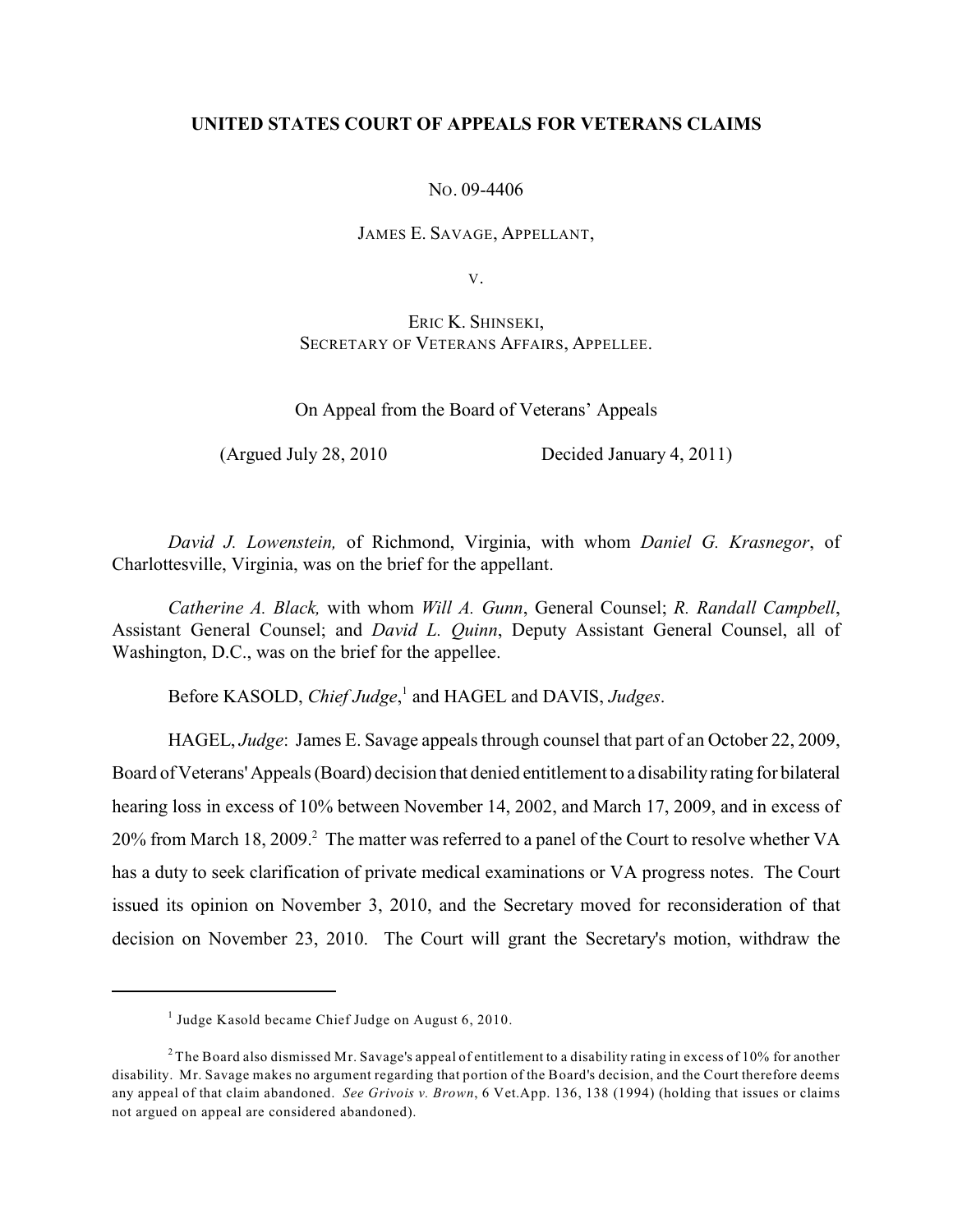November 3, 2010, opinion, and issue this opinion in its stead. The Court concludes that, in some circumstances, VA does have a duty to return for clarification unclear or insufficient private examination reports or VA progress notes, or the Board must explain why such clarification is not needed. Because the Board failed to seek clarification of the private examination reports and VA progress notes or explain why such clarification was not necessary under the circumstances in this case, the Court will vacate the October 2009 Board decision and remand the matter for further development and readjudication consistent with this decision.

## **I. FACTS**

Mr. Savage served on active duty in the U.S. Army from March 1953 to February 1955. In October 1975, Mr. Savage was assigned a noncompensable disability rating for bilateral hearing loss.

A. Audiological Evaluations and Regional Office Adjudications

In an attempt to obtain an increased disability rating, Mr. Savage underwent numerous audiology evaluations between 2001 and 2009. These examinations, which are summarized below, were conducted by both private and VA examiners.

In November 2002, Mr. Savage sought an increased disabilityrating. In support of his claim, he submitted two private audiological evaluations: A November 2001 evaluation that diagnosed "[b]ilateral severe conductive hearing loss"with word recognition, or speech discrimination, scores of 92% in the right ear and 84% in the left (Record (R.) at 741, 743); and a July 2002 evaluation that diagnosed bilateral "mild to moderately severe mixed" hearing loss and showed word recognition scores of 92% in each ear (R. at 742).

A January 2003 VA audiological evaluation showed moderate bilateral mixed hearing loss. During that evaluation, Mr. Savage's pure tone threshold average was 43.75 decibels in the right ear and 41.25 decibels in the left; his speech discrimination score was 80% in the right ear and 70% in the left. The diagnosis was "bilateral mixed loss" and his speech discrimination scores, based on the "Maryland CNC Word list," were 80% in the right ear and 70% in the left ear. R. at 713.

 In a February 2003 rating decision, a VA regional office assigned a 10% disability rating, effective November 14, 2002, based on the January 2003 VA examination. Mr. Savage filed a Notice of Disagreement with that decision in March 2003.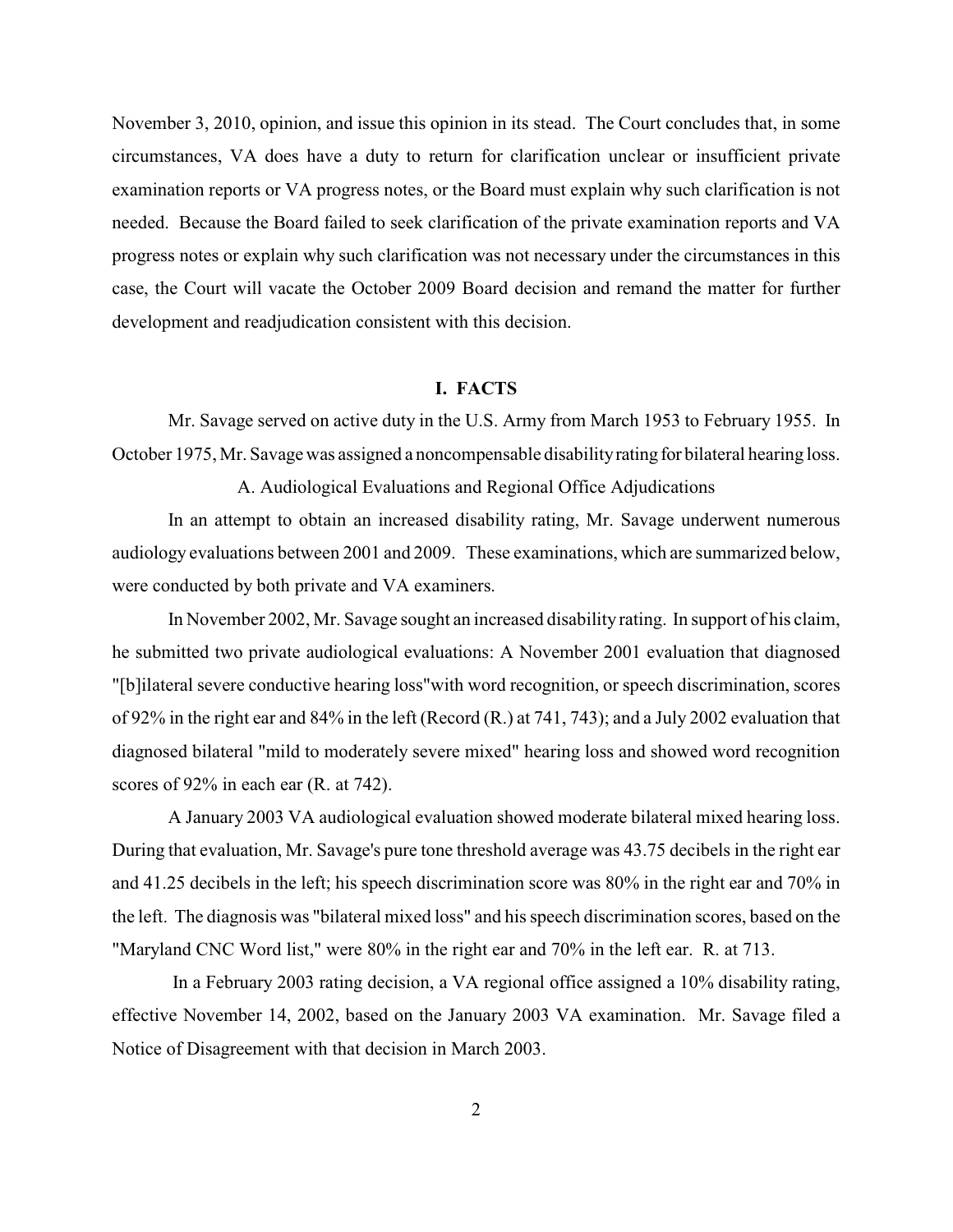Mr. Savage then submitted private audiological evaluations dated July 2003, December 2004, and June 2006. The July 2003 evaluation found "[b]ilateral, moderate, mixed hearing loss, flat," with "excellent" speech discrimination bilaterally. R. at 665. The December 2004 evaluation stated that Mr. Savage had "[b]ilateral, moderate, flat, mixed hearing loss" and "excellent" speech discrimination bilaterally with scores of 100% discrimination "in quiet." R. at 556-57. The June 2006 evaluation demonstrated "moderate bilaterally symmetrical mixed hearing loss" with "good to excellent" speech discrimination bilaterally. R. at 361. In particular, Mr. Savage demonstrated 84% word recognition in his right ear and 96% in his left.

A March 2007 VA report of a hearing evaluation stated that Mr. Savage reported experiencing fluctuating hearing daily. Audiological testing showed "moderately-severe rising to moderate" mixed hearing loss in his right ear and "moderately-severe rising to moderate primarily conductive" hearing loss in his left ear. R. at 272. The audiologist noted that Mr. Savage's word recognition scores were 96% in his right ear and 100% in his left. A July 2007 VA progress note stated that Mr. Savage was seen for a hearing aid assessment. Testing revealed mild to moderately severe mixed hearing loss in both ears. The audiologist wrote: "Audiometric pure-tone thresholds are fairly similar to those obtained" during the March 2007 evaluation. R. at 259.

A September 2007 VA audiological examination showed pure tone threshold averages of 50 decibels in the right ear and 52.5 decibels in the left ear, with word recognition scores of 92% in the right ear and 88% in the left. The examiner concluded that Mr. Savage suffered from moderately severe hearing loss bilaterally.

A May 2008 private audiological examination found "a right borderline moderate-severe/left severe mixed hearing loss with mild asymmetrybetween the puretone thresholds" with 100% speech discrimination bilaterally in quiet. R. at 116, 118.

A March 2009 VA contract audiological examination found pure tone threshold averages of 65 decibels in the right ear and 66.25 decibels in the left ear, with speech discrimination scores of 96% in each ear.

In a March 2009 Supplemental Statement of the Case, the regional office increased Mr. Savage's disability rating to 20%, effective March 18, 2009, the date of the most recent VA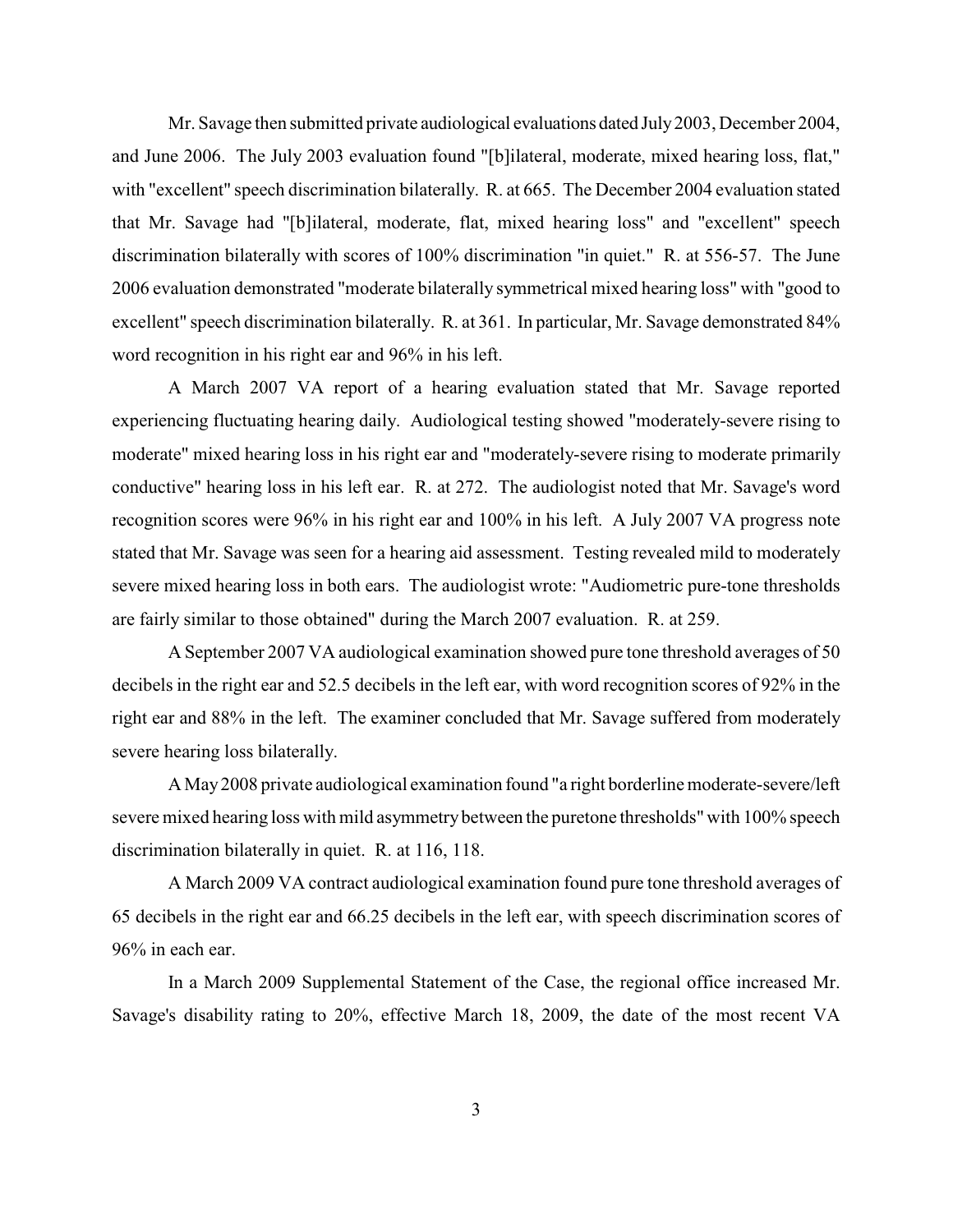examination. The regional office found no evidence of worsened hearing prior to the March 2009 VA examination.

An August 2009 VA progress note stated that audiological testing indicated "a moderate to moderately-severe mixed hearing loss" in the right ear and "a moderate to severemixed hearing loss" in the left ear, with "good" speech discrimination scores of 96% in the right ear and 92% in the left. R. at 18-19. In September 2009, another VA progress note stated that audiological testing conducted was consistent with the results obtained during the August 2009 evaluation, and that Mr. Savage had "moderate to mod[erate]-severe mixed loss" in his right ear and "severe mixed loss" in his left ear. R. at 18. In September 2009, Mr. Savage appealed to the Board.

# B. October 2009 Board Decision

In October 2009, the Board issued the decision on appeal, denying entitlement to a disability rating for bilateral hearing loss in excess of 10% between November 14, 2002, and March 17, 2009, and in excess of 20% from March 18, 2009. The Board first determined that VA had satisfied its duty to assist Mr. Savage. In particular, the Board noted that Mr. Savage's claims file contained VA and private medical records and that Mr. Savage had been provided VA audiological examinations in January 2003, September 2007, and March 2009. The Board stated:

At the most recent [VA] examination, the examiner described the effects of [Mr. Savage's] condition on his occupation and on his daily activity. Throughout the appeal, [Mr. Savage] has submitted statements describing his difficulties with communication. On review, the functional impairments associated with [Mr. Savage's] hearing loss are essentially noted in the record and the Board finds that further examination is not necessary.

# R. at 7.

The Board then explained:

The basic method of rating hearing loss involves audiological test results of organic impairment of hearing acuity as measured by the results of controlled speech discrimination tests (Maryland CNC), together with the average hearing threshold level as measured by pure tone audiometry tests in the frequencies of 1000, 2000, 3000, and 4000 Hertz.

R. at 9; *see* 38 C.F.R. § 4.85(a) (2010). The Board then stated:

The Board acknowledges that private records show continued treatment for hearing loss and the need for hearing aids. These records include various audiograms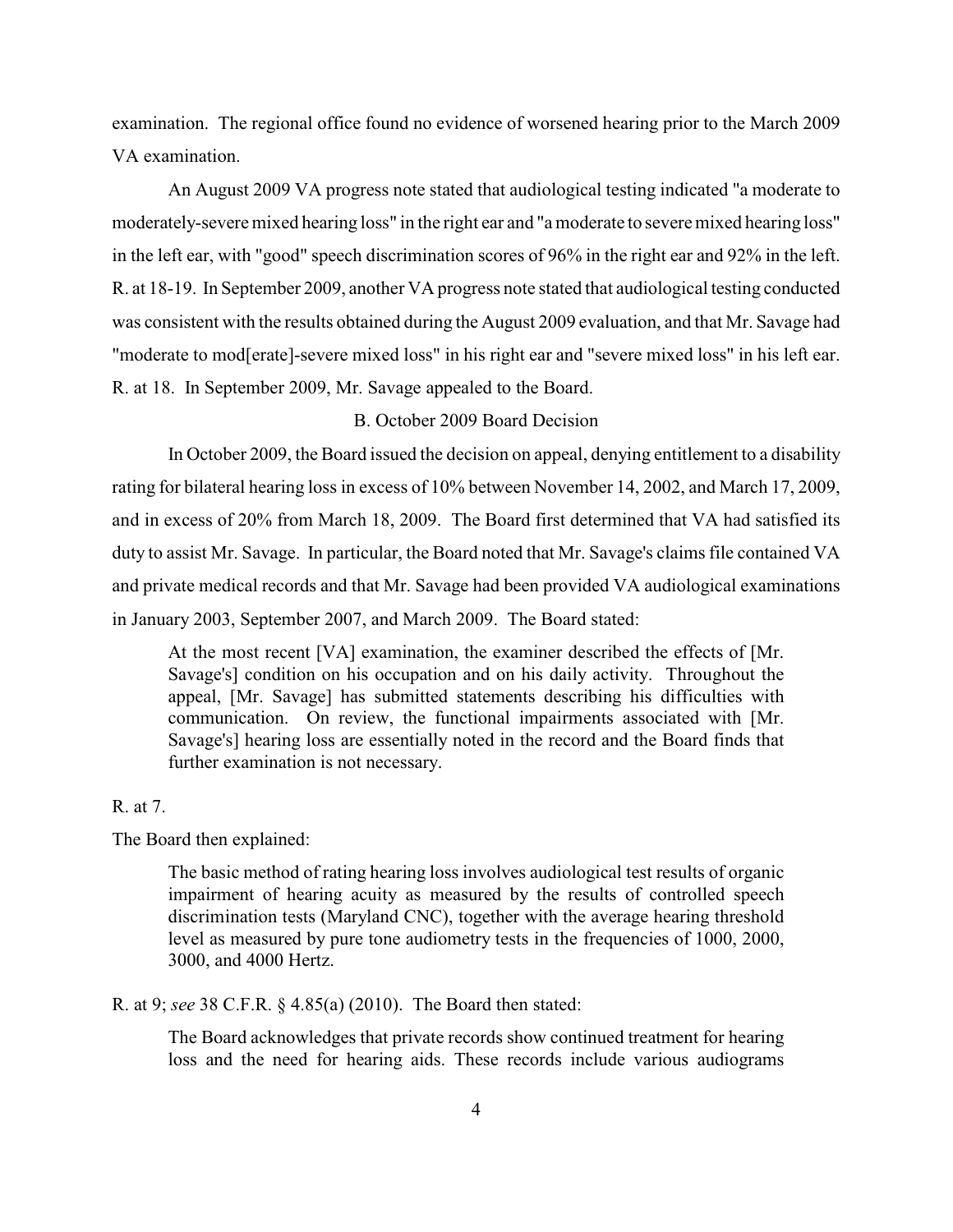documenting the severity of the Veteran's hearing loss. On review, it is unclear whether the speech discrimination testing was conducted using the Maryland CNC test and therefore, these examinations are not considered adequate for VA rating purposes. Thus, the Board's discussion will focus on the VA compensation and pension examinations, which contain the necessary information for evaluating the Veteran's hearing loss disability.

### R. at 9.

Based solely on the January 2003 and September 2007 VA examinations outlined above, the Board determined that Mr. Savage was not entitled to a disability rating in excess of 10% between November 14, 2002, and March 17, 2009. Based solely on the March 2009 VA examination, also outlined above, the Board determined that the criteria for a disability rating in excess of 20% from March 18, 2009, was not warranted. Regarding the August 2009 VA progress note, outlined above, the Board stated: "Audiometric values were not provided and it is unclear whether word recognition testing was conducted pursuant to the Maryland CNC. Therefore, this evaluation is not adequate for rating purposes." R. at 11. The Board noted that the September 2009 VA progress note stated that audiology testing was "consistent with the previous results." *Id.*

# C. Arguments of the Parties

On appeal, Mr. Savage makes two arguments. First, he contends that the Board failed to comply with VA's duty to assist in that the Board rejected the private audiological examinations and March 2007 and August 2009 VA progress notes because they were "unclear" regarding the testing used without returning the examinations and seeking clarification. He asserts that the Board violated 38 C.F.R. §§ 4.2 and 19.9. Second, Mr. Savage argues that the Board's reasons or bases for rejecting the private examinations and VA progress notes are inadequate because the Board failed to explain why clarification was not warranted.

In response, the Secretary argues that the Board's duty to obtain clarification of medical examinations applies only to VA compensation and pension examinations, not private examination reports or VA progress notes. Further, the Secretary contends that the Board's duty to assist by obtaining clarification of unclear medical examinations is triggered only when such clarification is necessary to decide the claim, and the Board in this case had sufficient medical evidence to reach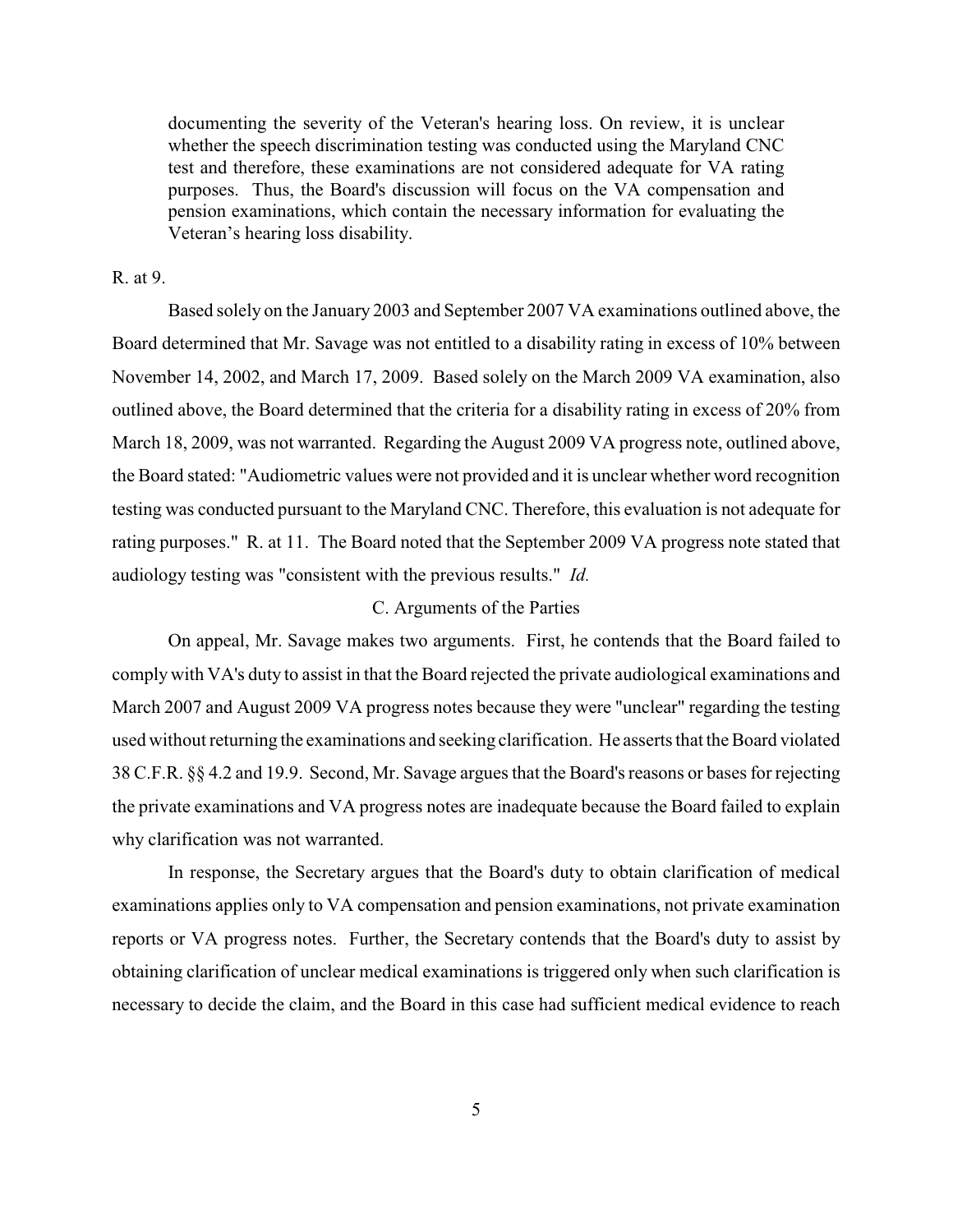a conclusion. The Secretary also asserts that the Board provided adequate reasons or bases for rejecting the private examinations and the VA progress notes.

### **II. ANALYSIS**

Mr. Savage contends that VA had a duty to return the private audiological examinations and VA treatment records that it stated were "unclear" to clarify the type of audiological testing performed before rejecting them as inadequate. He argues that VA's duty to assist, bolstered by two regulations, requires such action on the part of VA. In this case, because these reports reasonably appear to contain information that is not otherwise in the record and that may potentially help substantiate Mr. Savage's claim, the Board should have sought clarification of the private medical reports or explained clearly and adequately why it did not.

## A. Duty To Assist

"The Secretary shall make reasonable efforts to assist a claimant in obtaining evidence necessary to substantiate the claimant's claim for a benefit under a law administered by the Secretary." 38 U.S.C.  $\S$  5103A(a)(1). The Secretary is exempt from this responsibility only where "no reasonable possibility exists that such assistance would aid in substantiating the claim." 38 U.S.C. § 5103A(a)(2). Although section 5103A enumerates particular duties required of the Secretary, including providing a medical examination or opinion where one "is necessary to make a decision on the claim," 38 U.S.C. § 5103A(d)(1), it also makes clear that the Secretary is not limited to those enumerated duties in assisting claimants in obtaining information and evidence to substantiate their claims. *See* 38 U.S.C. § 5103A(g) ("Nothing in this section shall be construed as precluding the Secretary from providing such other assistance under subsection (a) to a claimant in substantiating a claim as the Secretary considers appropriate."). Except where specifically limited, the enumerated duties are subordinate to the overall statutory duty to provide reasonable assistance to the claimant.

Pursuant to his duty to assist, the Secretary has promulgated various regulations that, we believe it fair to infer, he believes constitute "reasonable efforts" to assist claimants. Among these regulations are 38 C.F.R. § 19.9 and 38 C.F.R. § 4.2.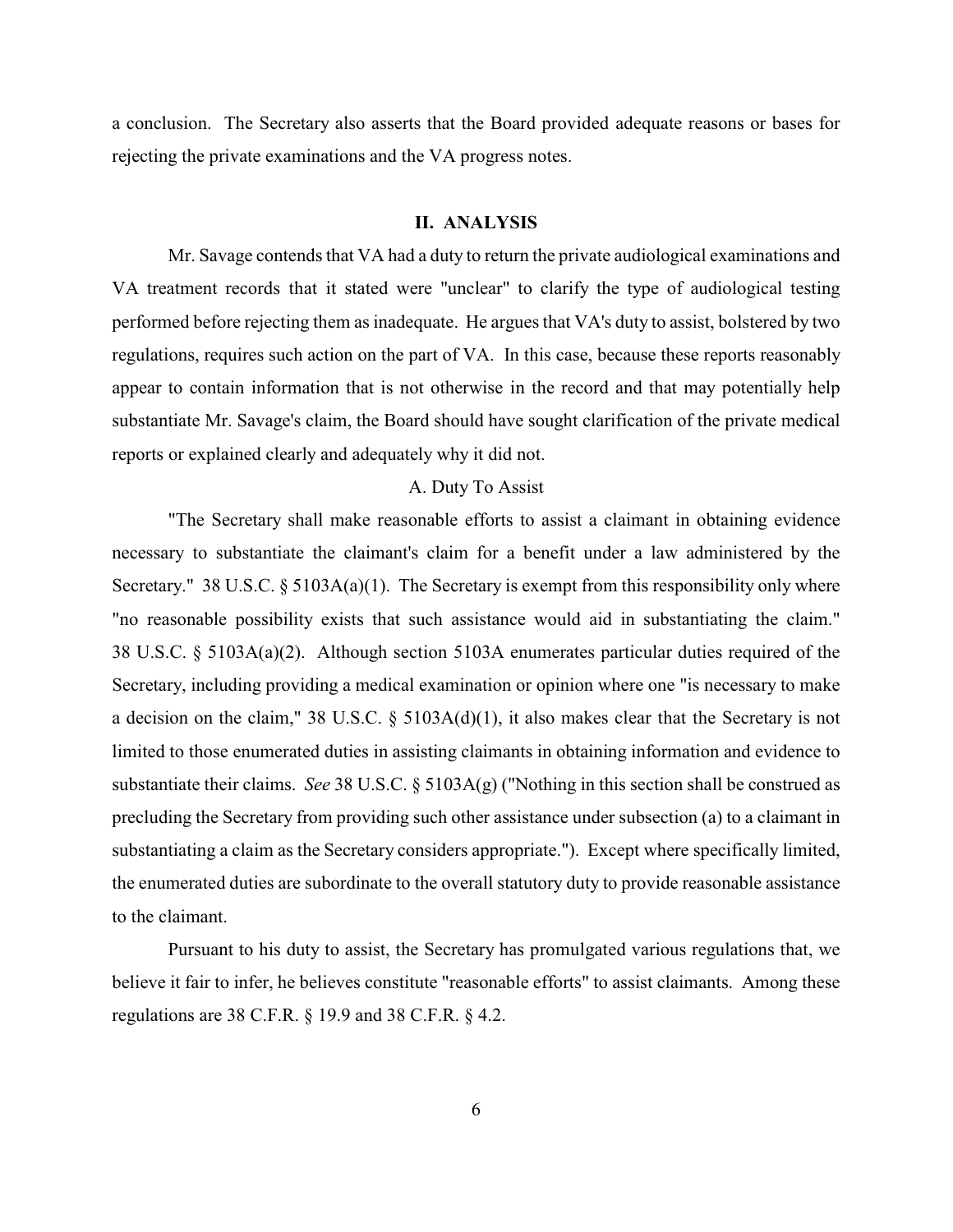### *1. 38 C.F.R. § 19.9*

Section 19.9(a) of title 38 of the Code of Federal Regulations provides: "If further evidence, clarification of the evidence, correction of a procedural defect, or any other action is essential for a proper appellate decision, a [Board member] shall remand the case to the agency of original jurisdiction, specifying the action to be undertaken." As Mr. Savage notes in his brief, the Court addressed the Board's duty to obtain clarification of evidence under § 19.9 in *Tyrues v. Shinseki*:

The plain language of § 19.9 does not limit the Board to seeking clarification of the evidence, nor has the Court adopted the "mandatory clarification" interpretation of § 19.9 that the appellant advances in his brief. Rather, the regulation contemplates situations in which the Board may choose to obtain "further evidence" instead of requiring clarification of the existing evidence; and, it is well established that the Board has the discretion to determine whether further development is needed to make a decision on a claim.

23 Vet.App. 166, 182 (2009) (citations omitted), *appeal docketed*, No. 2010-7011 (Fed. Cir. Nov. 3, 2009). In *Tyrues*, the appellant argued that the Board failed to satisfy its duty to assist him by not seeking clarification of a *VA medical opinion* either before or in addition to ordering a new VA medical examination. The Court found that the Board had provided inadequate reasons or bases for ordering a new VA medical examination–and for expressly directing that the new examination be performed by a different physician than the one who had performed the initial examination–rather than simply seeking clarification from the initial physician. *Id.* at 183-84. The Court remanded the appellant's claim for the Board to either seek clarification from the initial physician or provide adequate reasons or bases for its decision not to seek such clarification. *Id.* at 184.

Mr. Savage attempts to distinguish his case from *Tyrues*, arguing that, here, the Board did not remand his claim to develop further evidence but instead "decided the claim without attempting to seek any clarification, knowing full well[] that the [rejected] audiogram results may have included the Maryland CNC test." Appellant's Brief (Br.) at 7. It is clear from *Tyrues* that Mr. Savage's argument that § 19.9 *compels* VA to obtain clarification of evidence is incorrect, *see* 23 Vet.App. at 182, and it is clear from the language of the regulation itself that remand for clarification or further development is required only where it is reasonable and "essential to a proper decision," 38 C.F.R. § 19.9(a). Any suggestion from the Secretary, however, that *Tyrues* limits VA's duty to seek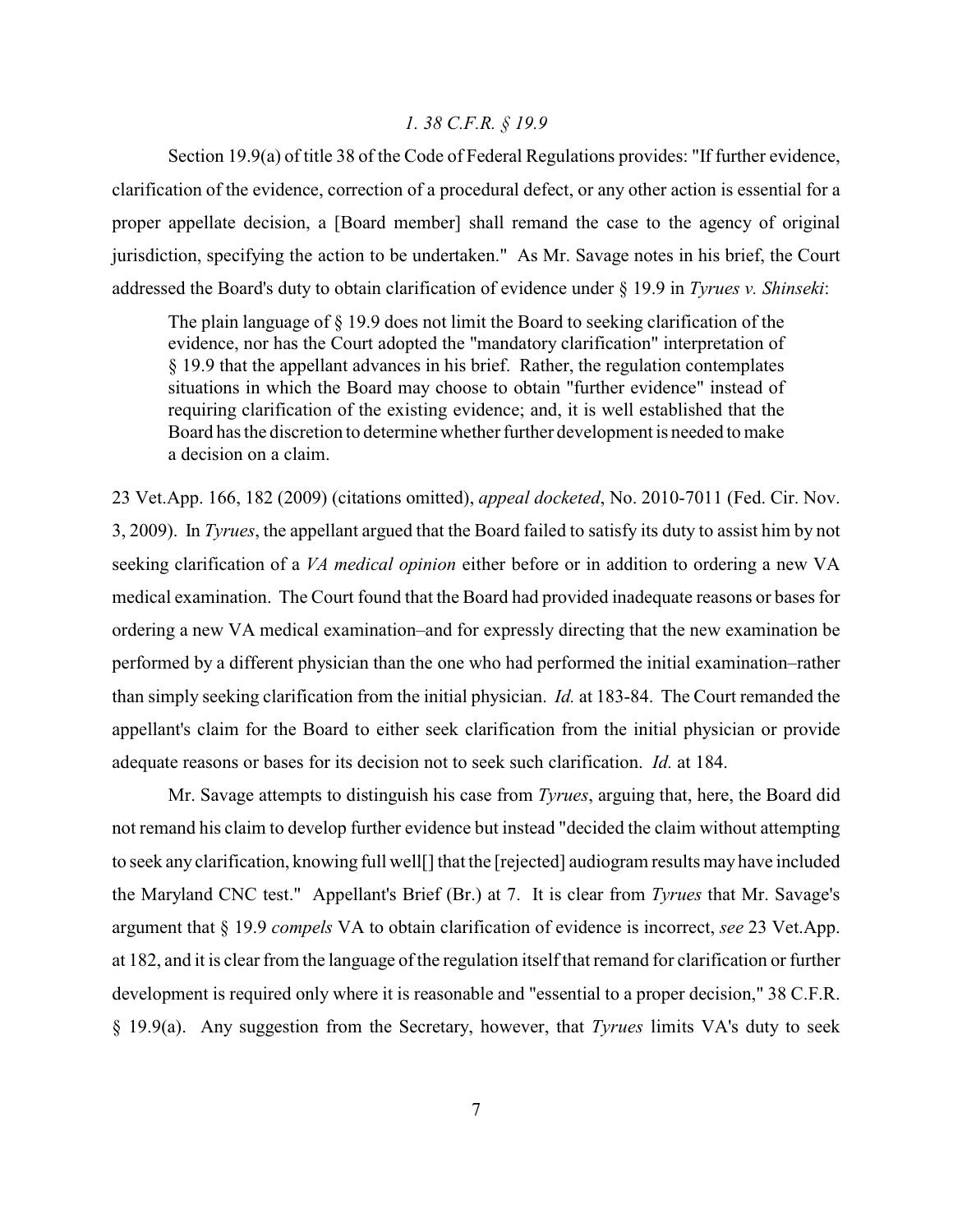clarification (or explain why clarification is not warranted) to VA medical examination reports is not supported by the Court's analysis in that case.

Section 19.9 may not be read in isolation, but rather should be read in the larger context of VA's duty to develop a claim. After all, the regulation is entitled "Remand for further development." As statutory section 5103A makes clear, the Secretary is required to make "reasonable efforts" to assist a claimant in developing his claim, and regulatory § 19.9 makes clear that part of those "reasonable efforts" includes seeking clarification of unclear "evidence," which necessarily includes medical examination reports of all kinds. If VA opts not to seek such clarification, but rather to develop new evidence, *Tyrues* makes it plain that VA–either the regional office or the Board–must thoroughly explain why, a task the Board failed to undertake in this case. *See Tyrues*, 23 Vet.App. at 184.

# *2. 38 C.F.R. § 4.2*

Section 4.2 of title 38 of the Code of Federal Regulations provides:

Different examiners, at different times, will not describe the same disability in the same language. Features of the disability which must have persisted unchanged may be overlooked or a change for the better or worse may not be accurately appreciated or described. It is the responsibility of the rating specialist to interpret reports of examination in the light of the whole recorded history, reconciling the various reports into a consistent picture so that the current rating may accurately reflect the elements of disability present. Each disability must be considered from the point of view of the veteran working or seeking work. If a diagnosis is not supported by the findings on the examination report or if the report does not contain sufficient detail, it is incumbent upon the rating board to return the report as inadequate for evaluation purposes.

Mr. Savage asserts that this regulation requires VA to obtain clarification of private examination reports, while the Secretary contends that VA's duty to obtain clarification of medical examinations under § 4.2 applies only to VA examinations.

### a. Plain Language

We begin with the plain language of the regulation. *See Otero-Castro v. Principi*, 16 Vet.App. 375, 380 (2002) (holding that, in interpreting a statute or regulation, the "'starting point . . . is its language'" (quoting *Lee v West*, 13 Vet.App. 388, 394 (2000))); *Black & Decker Corp. v. Comm'r of Internal Revenue*, 986 F.2d 60, 65 (4th Cir. 1993) ("Regulations, like statutes, are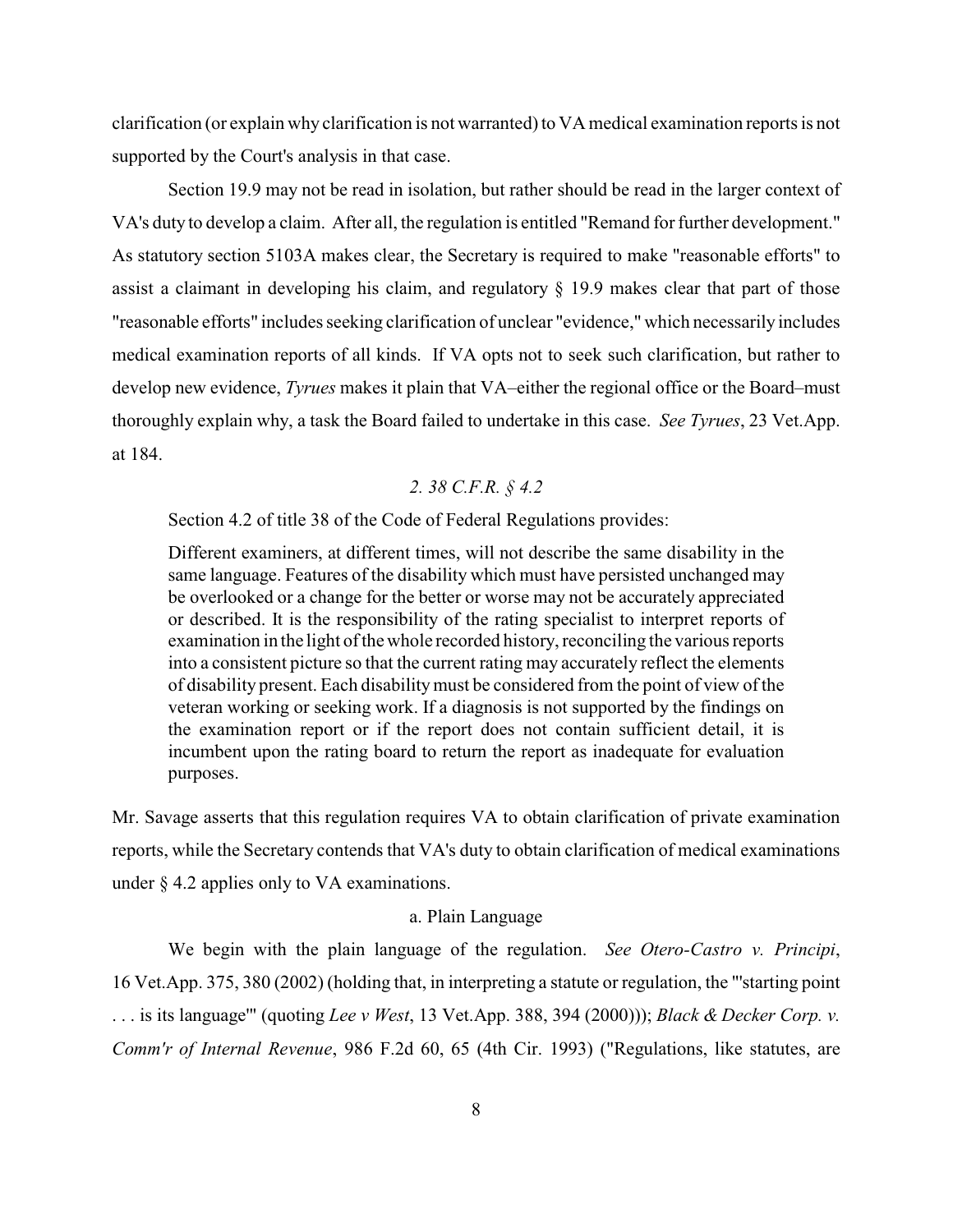interpreted according to the canons of construction."). To that end, the Secretary contends that the phrase "examination report" in § 4.2 is a "term of art" that "refers exclusively to reports compiled by Compensation and Pension medical examiners assigned to perform examinations pursuant to 38 U.S.C. § 5103A(d)." Secretary's Br. at 7. In support of his argument, the Secretary offers the VA Adjudication Procedures Manual (M21-1MR), in particular the section on "Reviewing Department of Veterans Affairs (VA) Examination Reports." M21-1MR, pt. 3, subpt. iv, ch. 3, § D(18). This assertion, however, is unsupported by anything other than the Secretary's own statement, made for the first time in this litigation, that this is so. Although it is true that Section D is titled "Examination Reports" and sections 18(g) and (f) specifically discuss when a*VA* examination report is insufficient for rating purposes and when it should be returned for clarification, that section does not anywhere suggest that *only* VA examination reports can or should be returned for clarification.<sup>3</sup> Nor does it state that the term "examination reports" as used in VA regulations applies only to Compensation and Pension examination reports generated by VA. Accordingly, especially in light of the statutory duty to provide reasonable assistance to claimants, this argument must fail.

Although not argued by the Secretary, the Court recognizes that § 4.2 was enacted in 1976, at a time when the law required that all private medical opinions submitted in support of claims for compensation be confirmed byVA medical examinations. *See* 38 C.F.R. § 3.326(d) (1975) (limiting VA's ability to accept an otherwise adequate private physician's statement without the need for additional VA examination only "for rating the pension claim of a veteran, widow, or widower, a claim for aid and attendance allowance by a widow, widower, or parent, or a claim by a child based on permanent incapability of self-support"). That requirement no longer exists, however, while the language of § 4.2 remains wholly unchanged. *See* 38 C.F.R. § 3.326(c) ("Provided that it is otherwise adequate for rating purposes, a statement from a private physician may be accepted for rating a claim without further examination."); *compare* 38 C.F.R. § 4.2 (1976) *with* 38 C.F.R. § 4.2

<sup>&</sup>lt;sup>3</sup> The Court also notes that there is some precedent for returning non-VA medical reports for clarification in a separate portion of M21-1MR. Part 3, subpart iv, chapter 5 indicates that VA reviewers should request clarification of any "inadequate non-VA hospital report" received from a state hospital, a county hospital, a municipal hospital, a contract hospital, or a private hospital. M21-1MR, pt. 3, subpt. iv, ch. 5, § 7. Moreover, M21-1MR provides that VA examinations are to be authorized only "if a satisfactory corrected [non-VA hospital] report cannot be obtained within a reasonable period of time." *Id.*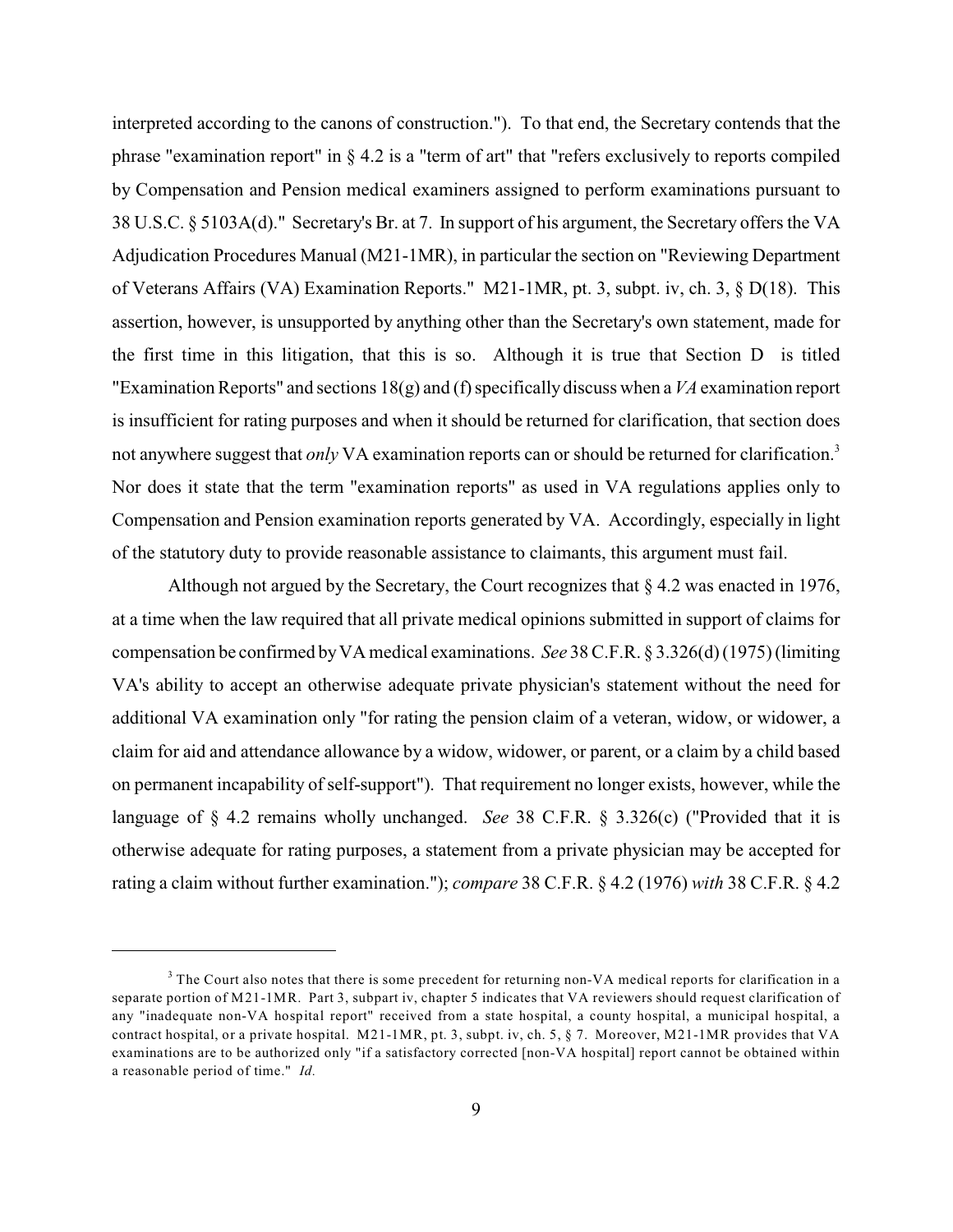(2010). That plain language in no way limits the Secretary's duty to return insufficient examination reports to examination reports provided by VA physicians.

As the Secretary argues, the Court should give deference to the Secretary's longstanding interpretation of its own regulations, provided that it is not plainly erroneous or inconsistent with the regulation. *See Reizenstein v. Shinseki*, 583 F.3d 1331, 1336 (Fed. Cir. 2009). Here, however, the Secretary offers no support for his alleged longstanding interpretation other than a regulatory history that is inconclusive regarding the existence of a longstanding interpretation. Second, the regulatory interpretation offered for the first time in litigation, and without sufficient information to establish that the litigation position actually conforms to agency practice, is inconsistent with the plain language of the regulation.

The Secretary is, of course, free to amend his regulations to accord with his desired interpretation, in accordance with proper notice and comment procedures, *see* 5 U.S.C. § 553, and to the extent the amended regulations do not conflict with the statutory mandate of section 5103A, but he has not done so. He may not attempt to subvert the plain language of his regulation simply by taking a litigating position that the regulation means something other than what it says. *See Auer v. Robbins*, 519 U.S. 452, 462 (1997) (holding that agency positions adopted in response to litigation, or those adopted as a "'post hoc rationalization' advanced by an agency seeking to defend past agency action against attack" are not entitled to deference from the Court (quoting *Bowen v. Georgetown Univ. Hosp.*, 488 U.S. 204, 212 (1988))); *Martin v. Occupational Safety & Health Review Comm'n*, 499 U.S. 144, 156 (1991) ("'[L]itigating positions' are not entitled to deference when they are merely appellate counsel's 'post hoc rationalizations' for agency action, advanced for the first time in the reviewing court." (citing *Bowen*, 488 U.S. at 212)).

## b. 38 C.F.R. § 3.326(a)

The Secretary next asserts that his position is also supported by 38 C.F.R. § 3.326(a) (2010), which provides: "Where there is a claim for disability compensation or pension but medical evidence accompanying the claim is not adequate for rating purposes, a Department of Veterans Affairs examination will be authorized." The Secretary argues that this regulation demonstrates that when adjudicators are "faced with unclear medical evidence[,] they are expected to request a VA examination, which cures the problem of inadequate medical evidence and fully develops the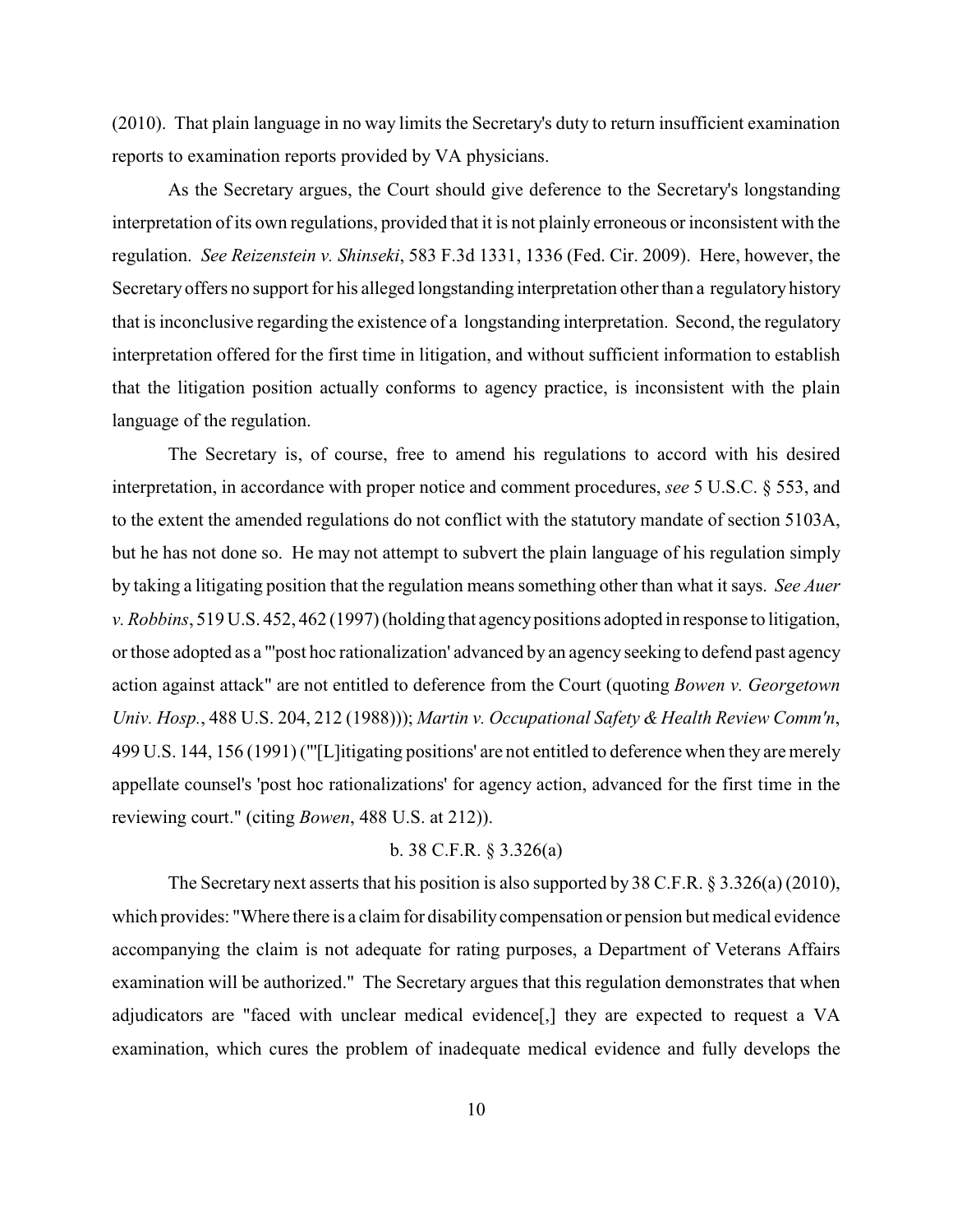record." Secretary's Br. at 5. In other words, the Secretary contends that § 3.326(a) requires that VA *develop* new, adequate medical evidence in the form of a VA medical examination, not *clarify* existing inadequate medical evidence. The Court does not believe that § 3.326 provides authority for the proposition that VA need not seek clarification of unclear or inadequate private medical examinations merely because they are not sponsored by VA. Instead, that regulation simply gives the Secretary *the authority* to provide a VA medical examination to further develop the evidence necessary to decide the claim.<sup>4</sup> Nothing in that regulation prohibits VA from also (or instead) seeking clarification of a private medical examination, and such an interpretation is consistent with *Tyrues*. *See Tyrues*, 23 Vet.App. at 184.

### c. 38 U.S.C. § 5103A(d)

The Secretary next argues that VA's duty to assist–particularly its duty to provide medical examinations–also supports his position that § 4.2 does not require clarification of private medical examinations or VA progress notes. The Secretary correctly states that VA is required to provide a medical examination only where one is necessary to decide the claim. *See* 38 U.S.C. § 5103A(d)(1)(a). Further, the Secretary notes that an examination is necessary to decide the claim "where the record raises an indication of a current disability and an in-service injury, but 'does not contain sufficient medical evidence to make a decision on the claim.'" Secretary's Br. at 5 (quoting 38 U.S.C. § 5103A(d)(2)(C)).

The Secretary's contention that  $\S$  5103A(d) somehow means that clarification of private examination reports is never required must fail. First, subsection (d) on its face addresses only when VA is required to *provide* a medical examination, not when clarification of private medical examination reports might be necessary. Second, subsection (d) of section 5103A does not stand alone; subsection (a) of section 5103A requires the Secretary to also undertake reasonable efforts to obtain evidence needed to substantiate the claim. Although it is correct that a VA medical examination report might appear to include the information necessary to properly decide the claim, the Secretary fails to recognize that a VA medical examination may not reveal the precise information that reasonably is available from a private examination report if clarified, and that, as

The Court recognizes that a VA medical examination *is* required under certain circumstances. *See* 38 U.S.C. <sup>4</sup> § 5103A(d) (discussed further below); 38 C.F.R. § 3.159(c)(4) (2010).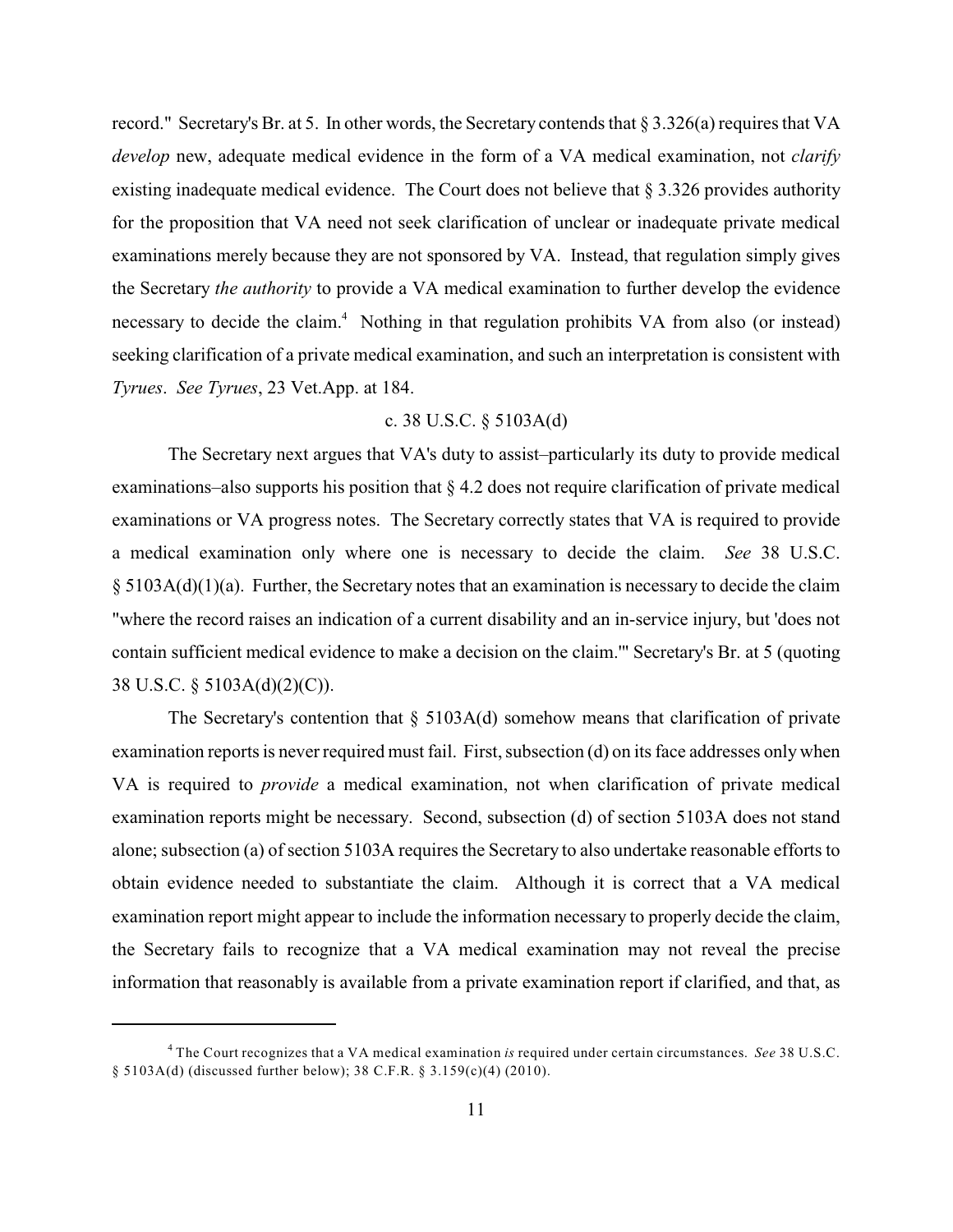clarified, would be needed to properly substantiate the claim. This scenario is particularly relevant in the case of staged ratings where the results of a VA examination conducted at a later time will not necessarily reproduce the results from a private examination conducted years earlier. *See Fenderson v. West*, 12 Vet.App. 119, 126 (1999) (noting that staged ratings are assigned at the time an initial disabilityrating is assigned). Under such circumstances, where the information in the private report, if clarified, reasonably might help substantiate the claim (because it provides information favorable to the claimant that is not otherwise included in the record), the duty to assist by undertaking reasonable efforts to obtain evidence needed to substantiate the claim is not fulfilled until such clarification is sought or the Board explains why such clarification is not necessary. Moreover, it is axiomatic that the claim generally cannot be decided properly until the duty to assist has been fulfilled. *See Gilbert v. Derwinski*, 1 Vet.App. 49, 55 (1990) (recognizing the Secretary's duty to "assist [a veteran who makes a facially valid claim for benefits] in developing the facts pertinent to the claim" and then to determine whether the evidence supports the claim, is in equipoise, or is against the claim).

#### d. Caselaw

The Secretary next contends that his position is supported by caselaw, citing *Padgett v. Shinseki*, 23 Vet.App. 306, 311 (2009); *Nieves-Rodriguez v. Peake*, 22 Vet.App. 295, 302 (2008); *Bowling v. Principi*, 15 Vet.App. 1, 12 (2001); *DeLuca v. Brown*, 8 Vet.App. 202, 206 (1995), as proof. None of those cases, however, limits the applicability or rationale of § 4.2 to VA examinations alone. In fact, *Padgett* states that "the law and regulation are well-established with respect to the Board's duty to assign due weight to the evidence and to return an inadequate medical examination"–without specifying whether the duty to return an inadequate examination is limited to VA examinations–and references § 4.2 only in a parenthetical to a citation. 23 Vet.App. at 311. The citation to § 4.2 in *Nieves-Rodriguez* appears in a section on the adequacy of VA medical examinations, but that case does not address the limitation the Secretary attempts to read into the regulation. *Bowling* and *DeLuca* simply cite § 4.2 for its plain language and do not address whether there is any limitation on the types of medical examinations to which that regulation applies.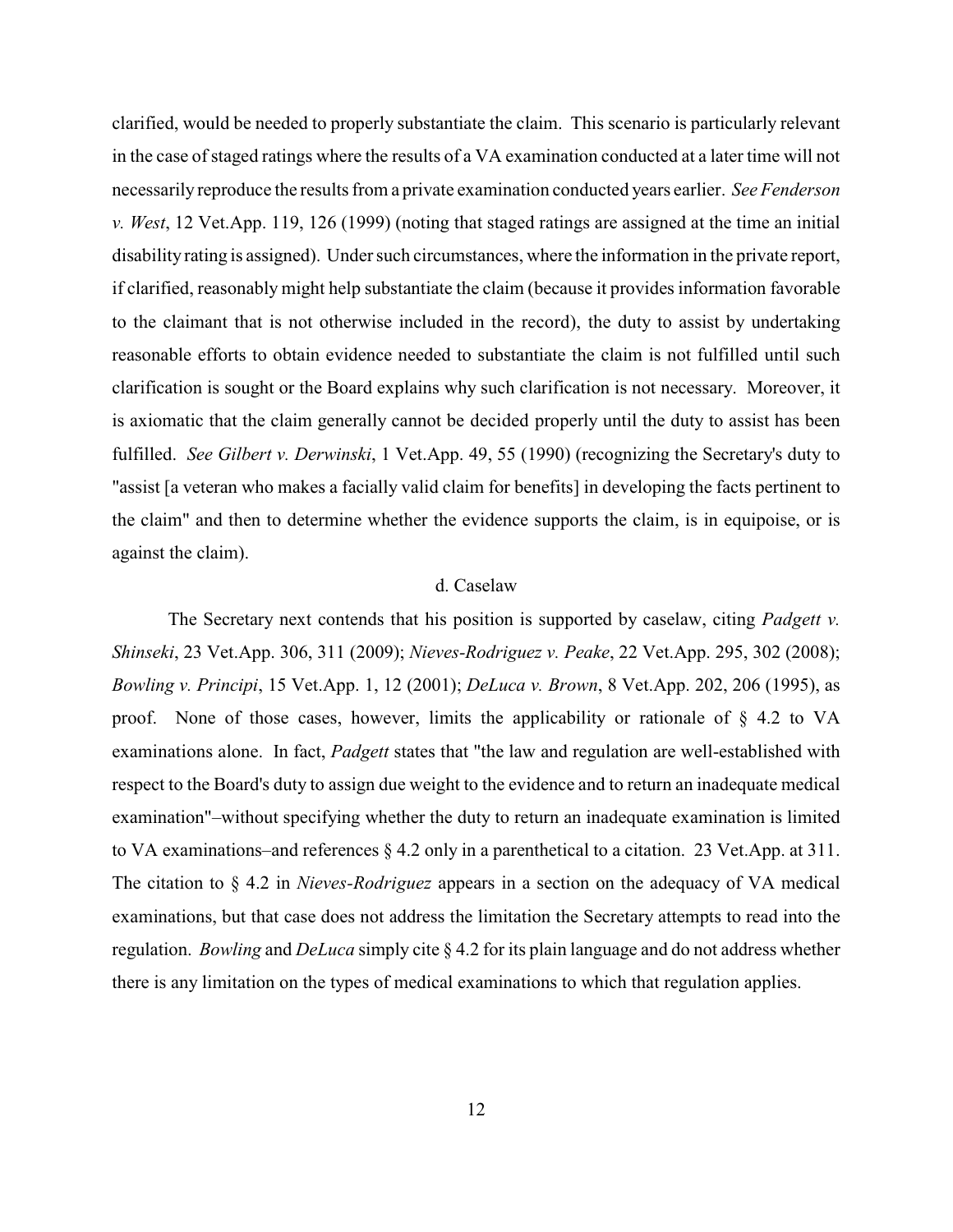The Secretary also asserts that, in *Daves v. Nicholson*, the Court "implicitly acknowledged" that § 4.2 applies only to VA examinations. Secretary's Br. at 6. The Secretary relies on the following passage:

[I]n disability compensation claims, the Secretary *must* provide a medical examination or opinion if there is competent evidence of a current disability, an indication that the disability may be associated with service, and insufficient medical evidence to render a decision on the claim. If the examination report does not contain sufficient detail, "it is incumbent upon the rating board to return the report as inadequate for evaluation purposes." 38 C.F.R. § 4.2 (2006).

21 Vet.App. 46, 50 (2007) (citations omitted). The Secretary states: "The context of the Court's reference and citation to section 4.2 demonstrates an understanding that clarification is necessary in the context of VA examination reports *only*, not when faced with inadequate private treatment records or VA[] progress notes." Secretary's Br. at 6 (emphasis added). The Court fails to see how the Secretary reaches his conclusion from this passage, or from the context of the passage, based on the facts of *Daves*. In that case, the Court found that the Board erred in not returning a VA examination for clarification where the examiner stated that further testing was needed to reach a medical conclusion. *Id.* at 51. The question whether the duty to return an examination report for clarification arises in the case of a private examination report or VA progress note was simply not before the Court in *Daves*, and the Secretary errs by reading such a finding into that opinion.

The fact that the Court has, so far, only applied  $\S$  4.2 in the context of VA medical examination reports does not mean that the regulation, or its rationale, is applicable only to VA medical examination reports.<sup>5</sup> See McGee v. Peake, 511 F.3d 1352, 1357 (Fed. Cir. 2008) (noting that the passage of the Veterans' Judicial Review Act imposed a statutory duty on the Secretary to assist the veteran in the development of facts pertinent to his claim and to ensure that the veteran had the opportunity to develop the record "'so that all relevant issues would be considered by the [Board] prior to judicial review'" (quoting S. Rep. No. 100-418 at 38 (1998), and noting that the Veterans Claims Assistance Act "further defined the VA's obligation to fully develop the record" by requiring

 $5$  The Court notes that several single-judge cases have, in fact, applied § 4.2 to private examination reports, a fact that necessitated panel review of this issue.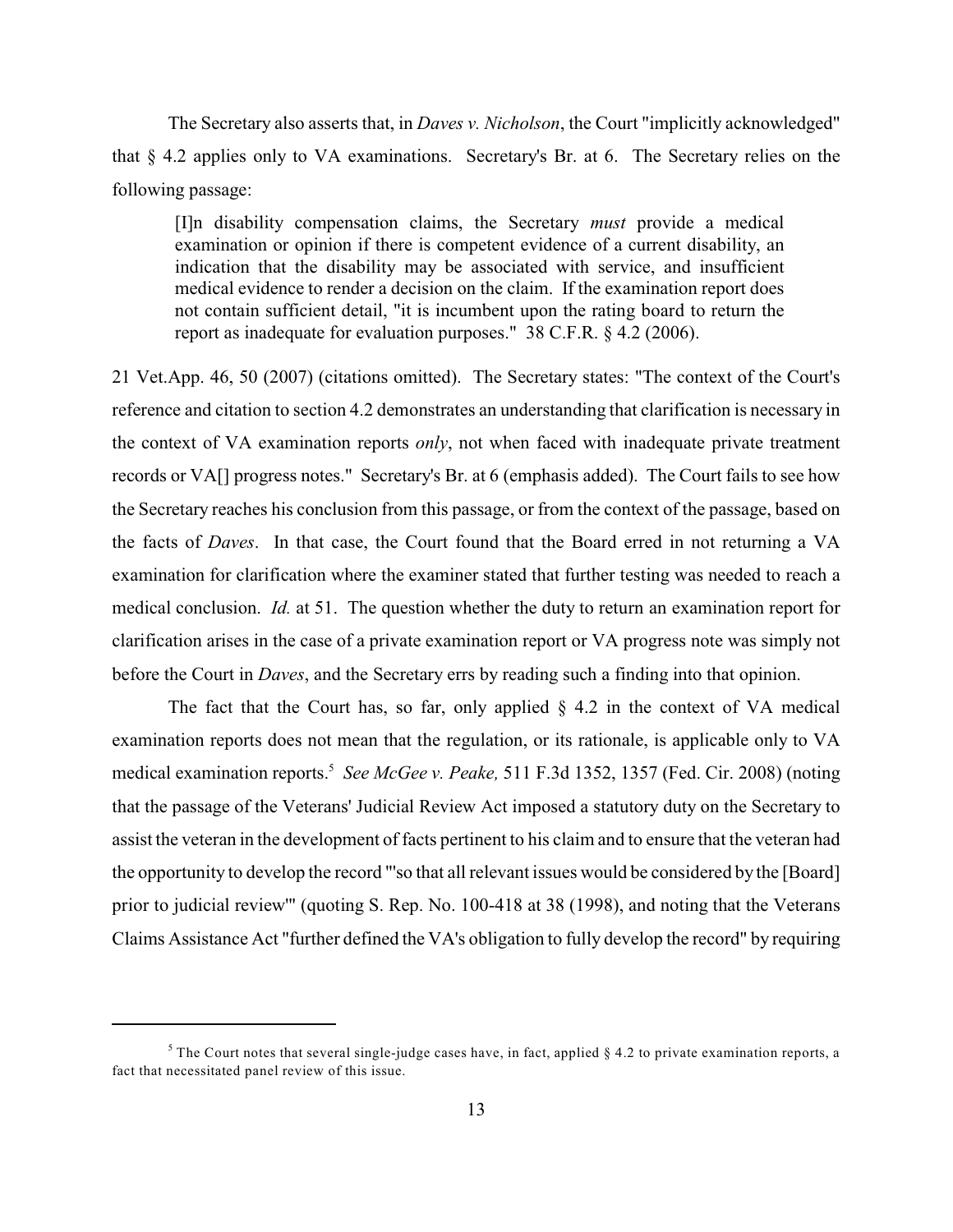VA to "'make all reasonable efforts to obtain *relevant* records (including private records)'" (quoting 38 U.S.C. § 5103A(b)(1)); *Gilbert*, 1 Vet.App. at 55.

#### *3. Other Concerns*

The Court is well aware, as the Secretary pointed out at oral argument, that VA examiners are uniquely within the control of the Secretary, such that completing requests for clarification of medical examination reports falls within the examiners' job duties, while VA has no such control over private examiners. We are not persuaded, however, that this limitation renders the regulations at issue, or the rationale behind the regulations, inapplicable where the medical examination reports of private physicians are unclear. All that control means is that VA can *require* its examiners to perform legitimate examinations or to clarify the reports of those examinations that are insufficient for rating purposes. *See* 38 C.F.R. § 4.2. Nothing in § 4.2, or any other VA regulation, prevents VA from sending a letter to the private examiner or to the claimant stating that the examination report provided is unclear or insufficient and why and requesting further information or clarification. *See* 38 U.S.C. § 5103 (g). If no response is received, either from the private examiner or the claimant, VA may continue on the path of adjudication, weighing the accumulated evidence of record as usual. $6$ 

Moreover, the Secretary fails to explain, and the Court cannot understand, why or how a request for further information or clarification from a private examiner, either directly or through the claimant, would be burdensome or unreasonable. Accordingly, pursuant to section 5103A(a), when a private examination report reasonably appears to contain information necessary to properly decide

 $6$  This statement should not be read to limit in any way VA's self-imposed duty to make more than one request to *obtain* private records identified by a claimant, provided by 38 C.F.R. § 3.159:

VA will make reasonable efforts to obtain relevant records not in the custody of a Federal department or agency, to include records from . . . private medical care providers . . . . *Such reasonable efforts will generally consist of an initial request for the records and, if the records are not received, at least one follow-up request.* A follow-up request is not required if a response to the initial request indicates that the records sought do not exist or that a follow-up request for the records would be futile. If VA receives information showing that subsequent requests to this or another custodian could result in obtaining the records sought, then *reasonable efforts will include an initial request and, if the records are not received, at least one follow-up request to the new source or an additional request to the original source*.

<sup>38</sup> C.F.R. § 3.159(c)(1) (2010) (emphasis added). This statement should also not be read to limit the applicability of this regulation under the circumstances of this or similar cases.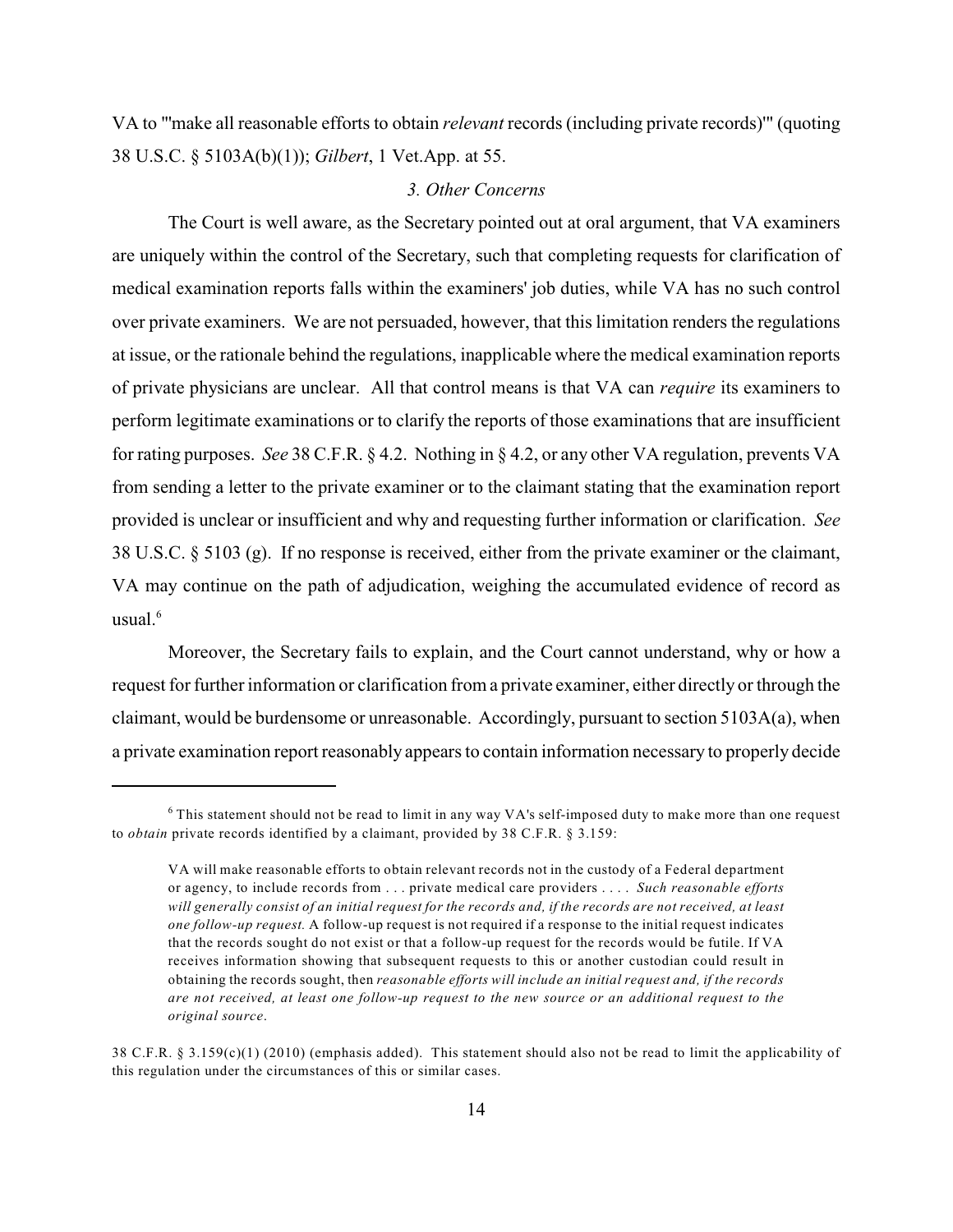a claim but it is "unclear" or "not suitable for rating purposes," and the information reasonably contained in the report otherwise cannot be obtained, VA has a duty to either (1) ask the private examiner to clarify the report, (2) request that the claimant to obtain the necessary information to clarify the report, or (3) explain why such clarification is not needed. Any request for clarification to a private examiner or to a claimant should clearly indicate what further action needs to be taken to make the insufficient private examination report acceptable for VA consideration.

#### *4. Summary*

Based on the foregoing discussion, the Court holds that nothing in VA's statutes or regulations, or in this Court's caselaw, limits VA's authority or duty to return inadequate medical examination reports to only those reports prepared by VA medical examiners. Accordingly, when VA concludes that a private medical examination report is unclear or insufficient in some way, and it reasonably appears that a request for clarification, both as limited elsewhere in this opinion, could provide relevant information that is otherwise not in the record and cannot be obtained in some other way, the Board must either seek clarification from the private examiner or the claimant or clearly and adequately explain why such clarification is unreasonable. *See* 38 U.S.C. §§ 5103A(a), 7104(d)(1); *Tyrues*, 23 Vet.App. at 184; 38 C.F.R. §§ 4.2, 19.9(a).

Having found that §§ 4.2 and 19.9 do not limit the Secretary's duty to seek clarification only to VA medical examination reports, the Court recognizes that these regulations provide guidelines, not specific rules, regarding when examinations should be returned as inadequate (e.g., "[I]f a diagnosis is notsupported by findings on the examination report . . . ." (38 C.F.R. § 4.2); "[I]f further evidence, clarification of the evidence, correction of a procedural defect, or any other action is essential for a proper decision . . . ." (38 C.F.R. § 19.9)). Other than outlining the Secretary's duty to provide assistance to claimants and the Board's responsibility to provide adequate reasons and bases for its findings and conclusions, the statutes and regulations provide no other guidance regarding how we are to balance the obligations of assistance and explanation with the burden placed on VA to provide assistance, other than that such assistance must be "reasonable." The Court also acknowledges, as the Secretary argues, that VA has very little ability to compel non-VA medical personnel to comply with its request or to force compliance within a reasonable time frame, which could delay the prompt adjudication of the claim. Consequently, because the Court has determined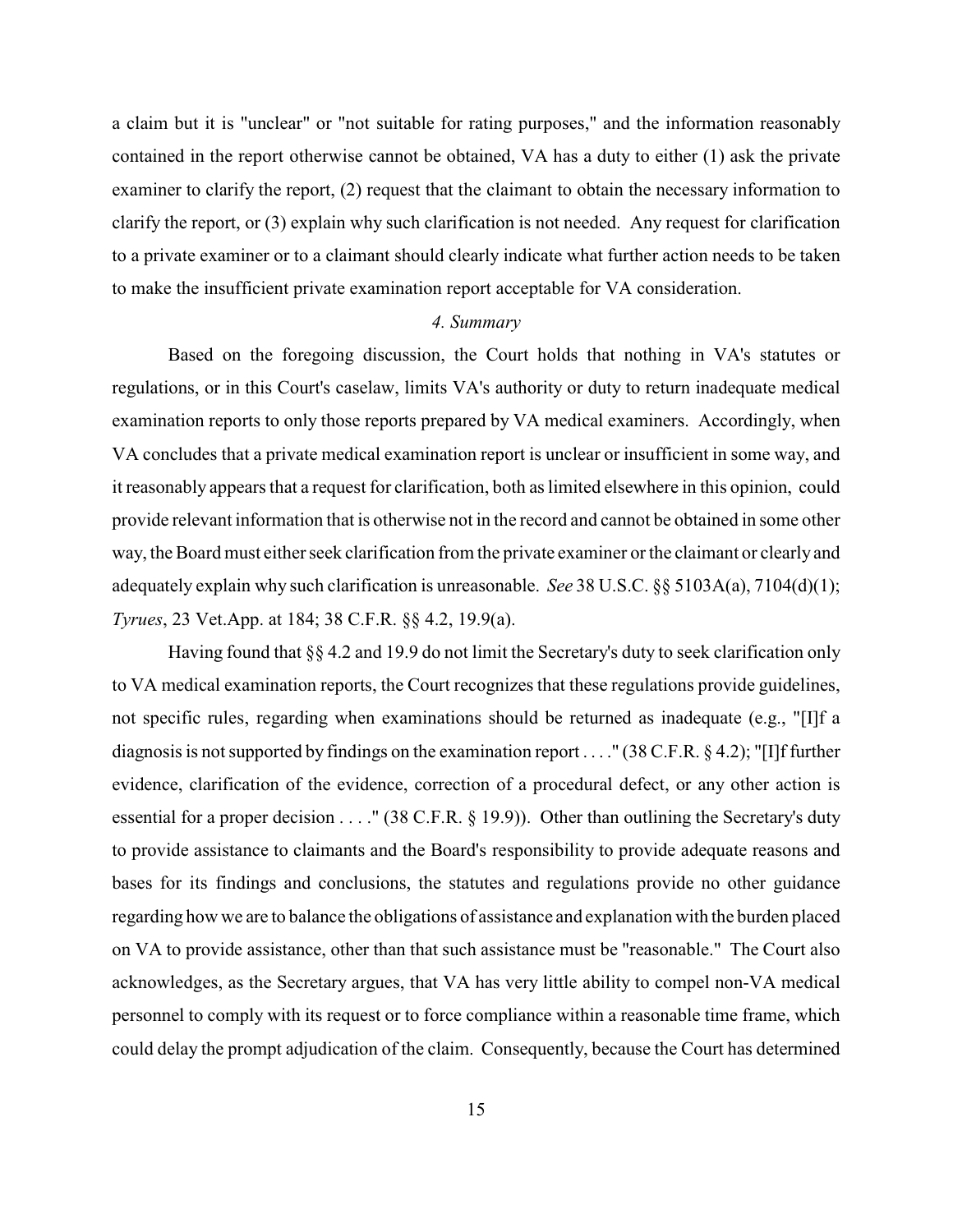that, in some circumstances, there exists a requirement to seek further information from a non-VA medical professional who has provided an examination report, either directly or through the claimant who submitted the private examination report, the Court believes it would be helpful to the Board to describe what constitutes reasonable assistance in such circumstances.

In that vein, we are mindful of the burden that might be placed on VA if it were required to conduct an extensive inquiry of private medical examiners. It should be clearly understood, then, that we do not interpret VA statutes and regulations as establishing a broad requirement that VA inquire of private medical experts regarding the opinions expressed in their examination reports or the general bases therefor. Indeed, we do not expect that clarification of a private examination report *will* be necessary in most instances. Thus, the interpretation we express with respect to clarification of private examination reports is not as broad as the mandate to clarify VA examination reports when such reports meet the rather general conditions set forth in § 4.2.

Rather, our holding is limited to those instances in which the missing information is relevant, factual, and objective–that is, not a matter of opinion–and where the missing evidence bears greatly on the probative value of the private examination report. In this case, for example, whether the Maryland CNC Test was used by the private examiner in the 2003, 2004, 2006, and 2008 hearing tests is relevant because it is the only test that VA will consider in evaluating a person's hearing disability, and because the time between the private examinations and VA examinations is lengthy enough that staged ratings may apply. In other words, the question of which speech recognition test was used is a factual, objective one to which there is a yes or no answer; the question of whether the Maryland CNC Test was used does not in any way rely on the opinion of the examiner.

 After considering these factors, should VA determine that seeking clarification would be unreasonable or that the missing information is located elsewhere in the record or may be more easily obtained by some other means without compromising the favorable character of the private examiner's opinion, VA must clearly and adequately explain that decision.<sup>7</sup> See 38 U.S.C. § 7104(d)(1); *Tyrues*, 23 Vet.App. at 184.

 $^7$  Although our discussion in this matter focuses almost entirely on private medical examination reports, our decision today applies equally to VA progress or treatment notes.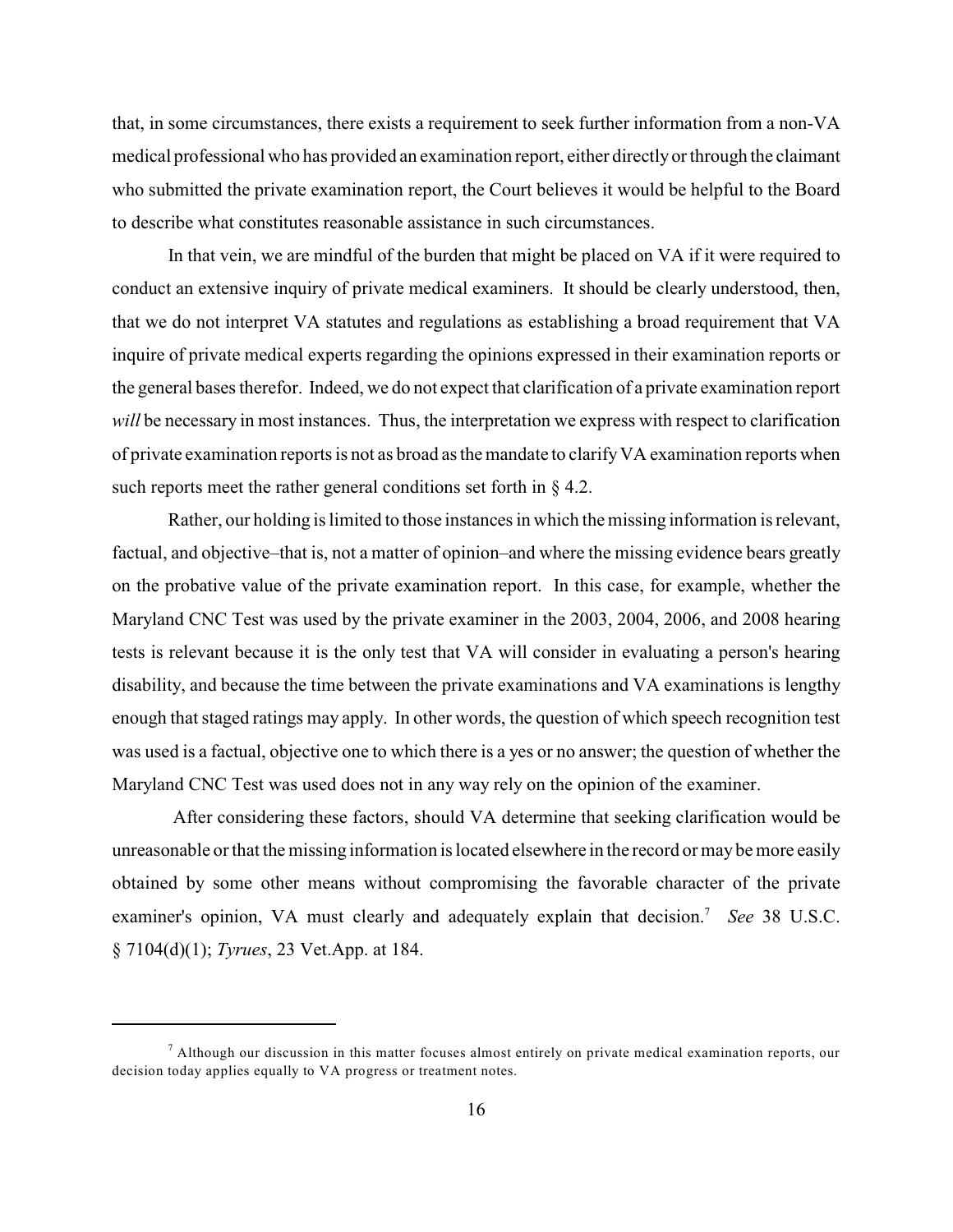#### B. October 2009 Board Decision

Having determined that VA's duty to seek clarification of an unclear or insufficient medical examination report is in no way limited to VA examination reports, we now turn to the Board's treatment of the private medical examination reports in this case. We conclude that, under the circumstances of this case, the Board had a duty to seek clarification of the private medical examination reports. *See* 38 U.S.C. § 5103A(a); 38 C.F.R. §§ 4.2, 19.9.

#### *1. Board Findings Regarding Private Audiological Examination Reports*

Here, the Board refused to consider *any* aspect of the four private audiological evaluations– dated July 2003, December 2004, June 2006, and May 2008–in evaluating the severity of Mr. Savage's hearing loss throughout the pendency of his claim. The Board did not discuss the contents of those evaluations except to generally acknowledge that they showed "continued treatment for hearing loss and the need for hearing aids" and contained audiograms that documented the severity of Mr. Savage's hearing loss. R. at 9. Instead, the Board found that the private examinations were "not considered adequate for VA rating purposes" because it was "unclear whether the speech discrimination testing was conducted using the Maryland CNC test," as required by the rating schedule. *Id.* Despite the Secretary's assertion at oral argument that the Board also rejected the private examination reports because they did not contain audiometryreadings that could be "plugged into" the rating schedule, a review of the Board decision demonstrates that the Board rejected the private examinations *solely* because it was unclear whether the Maryland CNC Test had been used to obtain the word recognition scores. The Board's decision to adjudicate Mr. Savage's claim without seeking clarification of favorable private medical examination reports and instead relying solely on VA audiological evaluations is troublesome for many reasons.

#### a. Staged Ratings

First, and perhaps most importantly, when, as here, there is a prolonged adjudication period, the Board must consider the possibility of staged ratings. *See Fenderson*, 12 Vet.App. at 126. This is especially important in light of Mr. Savage's statements to VA that his hearing loss fluctuated regularly. Here, there is a lengthy period of time–between February 2003 and September 2007–during which the only available evidence of the severity of Mr. Savage's hearing loss is three private examination reports, rendering those reports particularly crucial to properly evaluating Mr.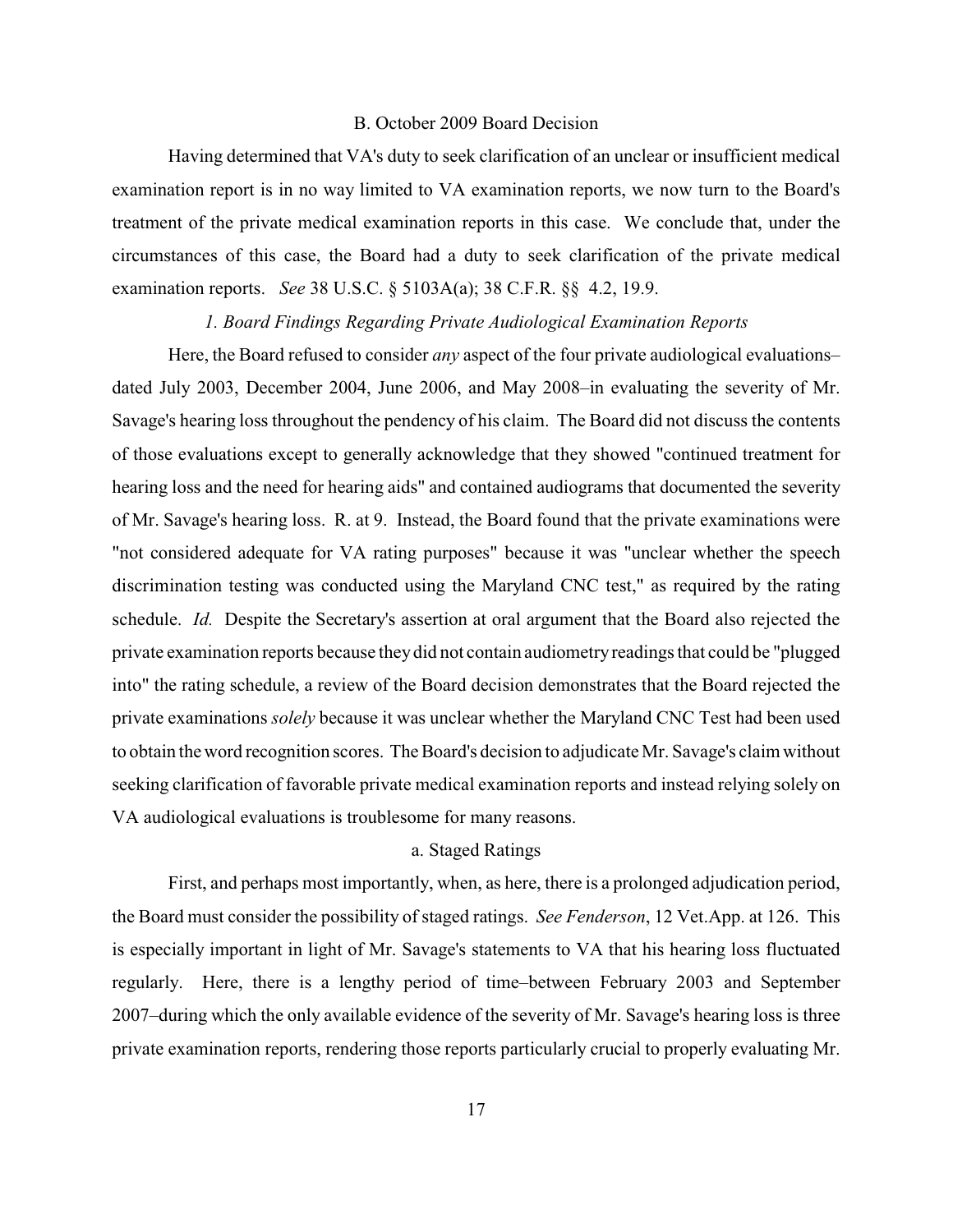Savage's disability. Although the Board paid lip service to applying staged ratings, in that it considered two distinct periods of time, the Court finds it hard to believe that the Board could adequately evaluate the severity of Mr. Savage's hearing disability between November 2002 and March 2009 based solely on the January 2003 and September 2007 VA examinations. Given the impossibility of developing new evidence that could address the severity of Mr. Savage's disability during that time, it was especially important for the Board to ensure that the evidence that did exist relevant to that period–VA or private–was developed as thoroughly as possible.

#### b. Nature of Missing Information

Second, the private examination reports rejected by the Board were detailed reports clearly based on objective testing, rather than general opinions lacking unbiased foundation. *See Stefl v. Nicholson*, 21 Vet.App. 120, 124 (2007) (stating that a medical opinion "must support its conclusion with an analysis that the Board can consider and weigh against contrary opinions"); *Ardison v. Brown*, 6 Vet.App. 405, 407 (1994) (holding that a medical examination is adequate where it is based upon consideration of the veteran's prior medical history and examinations and also describes the disability in sufficient detail so that the Board's "'evaluation of the claimed disability will be a fully informed one'" (quoting *Green v. Derwinski*, 1 Vet.App. 121, 124 (1991))). Moreover, the private examination reports were rendered by what appear to be, on their face, competent and experienced specialists; the Board expressed no concerns over the qualifications of the private examiners.

In light of the Board's outright dismissal of the private medical examination reports in the absence of this evidence, it is clear that, had this information been obtained, the Board would have been able to properly determine the probative value of the private examination reports. If clarification resulted in a statement that the Maryland CNC Test was used, the private examination reports would have been competent evidence that the Board would have had to weigh against the other evidence of record. If clarification resulted in a statement that a different type of word recognition test was used, the Board could have then discounted the private medical examination reports and weighed the remainder of the evidence without taking the private reports into consideration.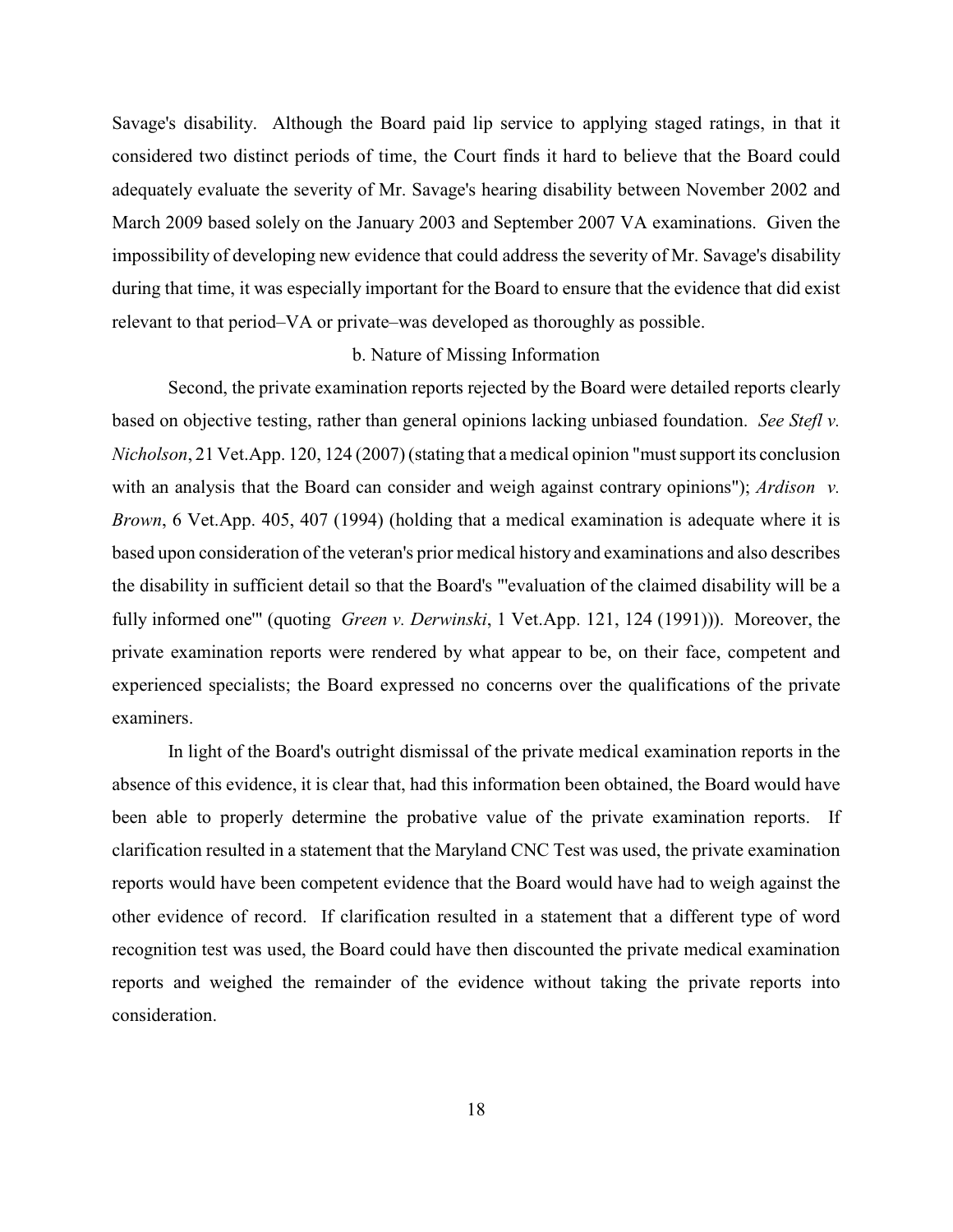#### c. Burden on VA To Obtain the Missing Information

Third, the single fact missing from the private examinations–a statement of whether the Maryland CNC Word Recognition Test was used–is an objective fact not subject to interpretation or opinion that can easily be obtained by contacting the private examiners. In other words, the burden on VA in obtaining this missing information is minimal.

In sum, under the facts of this case, we conclude that it was error for the Board not to seek clarification of the private audiological examinations submitted by Mr. Savage or to explain why clarification was not needed.

## *2. Consideration of Prejudicial Error*

Having found error, the Court is required to "take due account of the rule of prejudicial error." 38 U.S.C. § 7261(b); *see Conway v. Principi*, 353 F.3d 1369, 1374 (Fed. Cir. 2004). At oral argument, the Secretary invited the Court to conclude that, even had the Board assumed–or sought and received clarification–that the Maryland CNC Word Recognition Test was used, Mr. Savage's word recognition scores provided in the private examination reports would not change the outcome of the Board's decision. The Court declines the Secretary's invitation.

The Court recognizes that the "[a]ssignment of disability ratings for hearing impairment [is] derived by a mechanical application of the rating schedule" to a claimant's audiometric examination results. *Lendenmann v. Principi*, 3 Vet.App. 345, 349 (1992); *see* 38 C.F.R. § 3.385 (2010) (stating that, for VA purposes, "impaired hearing will be considered to be a disability" only when hearing loss examination results reach certain auditory thresholds). However, this Court has made clear that "VA and the [Board] possess specialized expertise in identifying and assessing the medical nature of a claimed condition." *Butts v. Brown*, 5 Vet.App. 532, 539 (1993) (en banc). The Court will not presume to be able to read Mr. Savage's private audiological examination reports, particularly the portions identifying his pure tone thresholds at the various frequency levels, and determine that, even had the Board considered those reports, the outcome would be the same and that the Board's error was therefore harmless. To the extent that no pure tone threshold *averages* (necessary to the application of the rating schedule) are given on the private examination reports, the Board should either compute them using the puretone threshold information given in the examination reports, if the Board has such expertise, or seek clarification of that information.